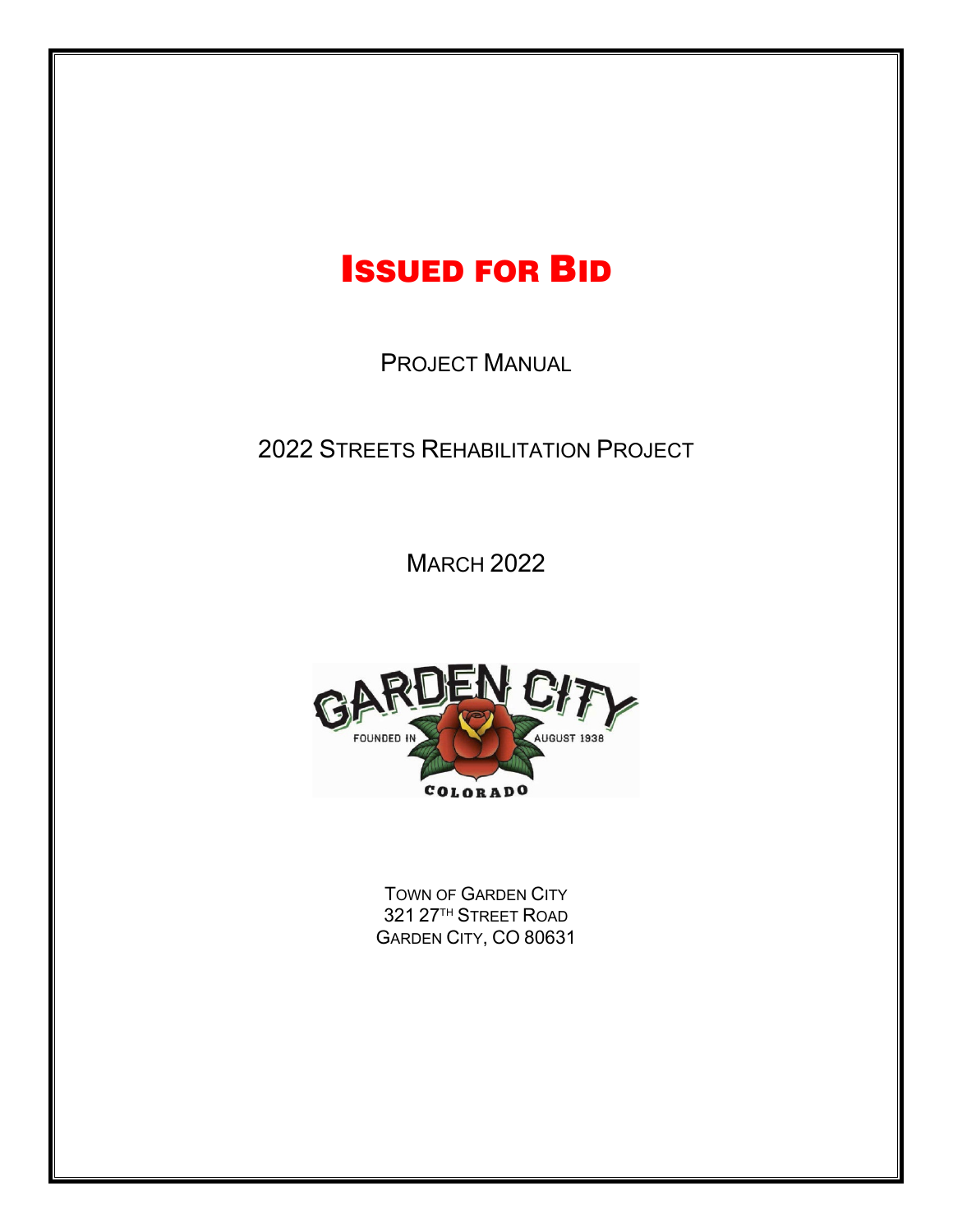#### SECTION 00 01 10

## TABLE OF CONTENTS

Section Title

00 01 10 Table of Contents

#### BIDDING REQUIREMENTS

- 00 11 16 Invitation to Bid
- 00 21 13 Instructions to Bidders
- 00 41 43 Bid Form
- 00 43 13 Bid Bond
- 00 45 13 Proposed Subcontractors Form
- 00 45 19 Non-Collusion Affidavit

## CONTRACTING REQUIREMENTS

- 00 51 00 Notice of Award
- 00 52 43 Agreement
- 00 55 00 Notice to Proceed
- 00 61 13 Performance and Payment Bond Forms
- 00 63 36 Field Order Form
- 00 63 49 Work Change Directive Form
- 00 63 63 Change Order Form
- 00 72 00 General Conditions
- 00 73 00 Supplementary Conditions

## DIVISION 01 - GENERAL REQUIREMENTS

- 01 00 00 Special Conditions
- 01 11 00 Summary of Work
- 01 20 00 Measurement and Payment Procedures
- 01 32 16 Construction Progress Schedule
- 01 33 00 Submittal Procedures
- 01 40 00 Quality Requirements
- 01 70 00 Execution and Closeout Requirements
- 01 78 39 Project Record Documents

## CITY OF GREELEY STANDARDS AND SPECIFICATIONS

END OF SECTION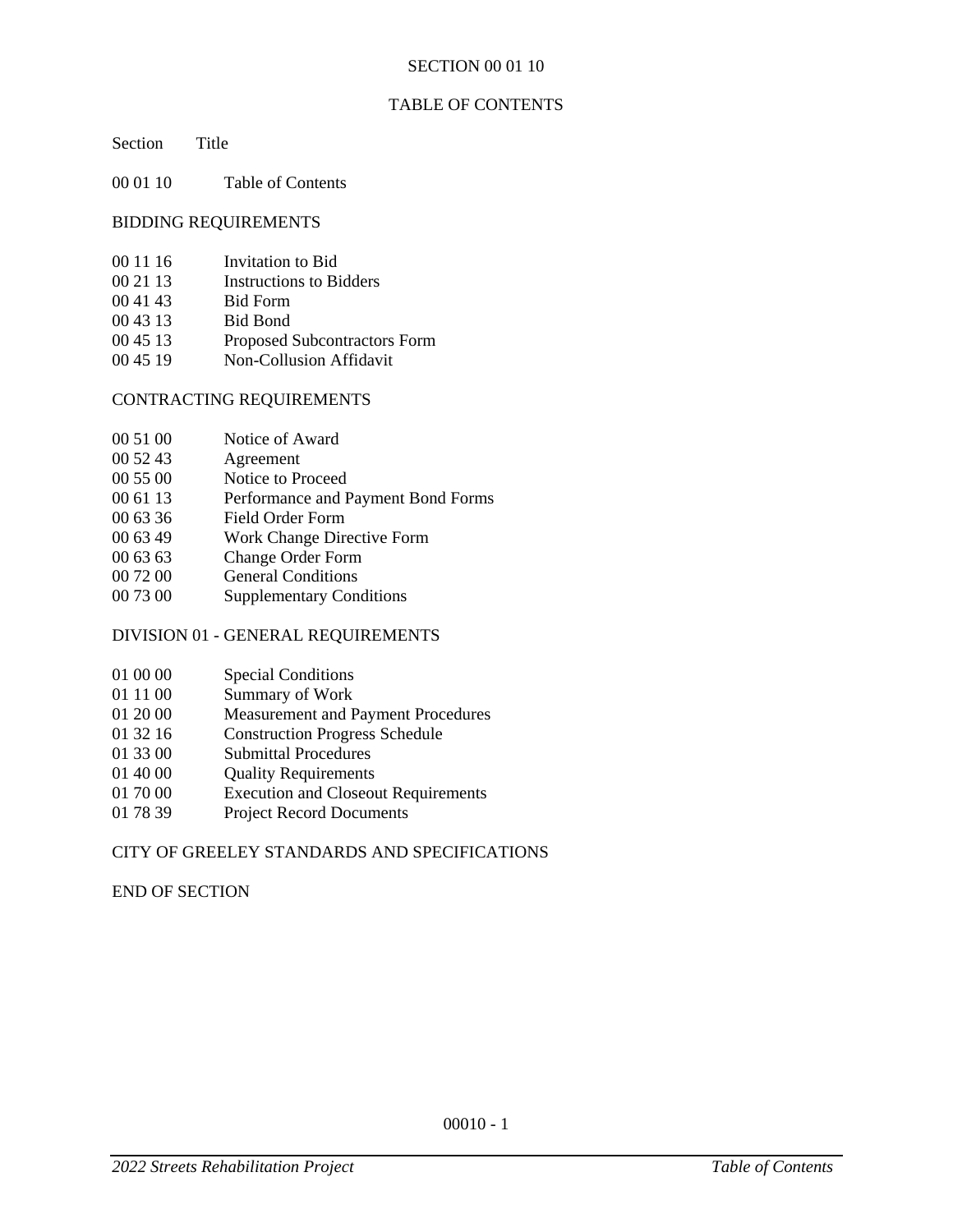# SECTION 00 11 16

# INVITATION TO BID

Sealed Bids will be received by the Town of Garden City from Contractors that attend the mandatory prebid conference at the Garden City Town Hall, 621 27<sup>th</sup> Street Road, Garden City, Colorado 80631 until 2:00 P.M., local time, March 30,  $2022$ , for the 2022 Streets Rehabilitation Project. At said place and time, and promptly thereafter, all Bids that have been duly received will be publicly opened and read aloud.

*A Pre-Bid conference will be held on March 15, 2022 at 2:00 P.M. The conference is mandatory.*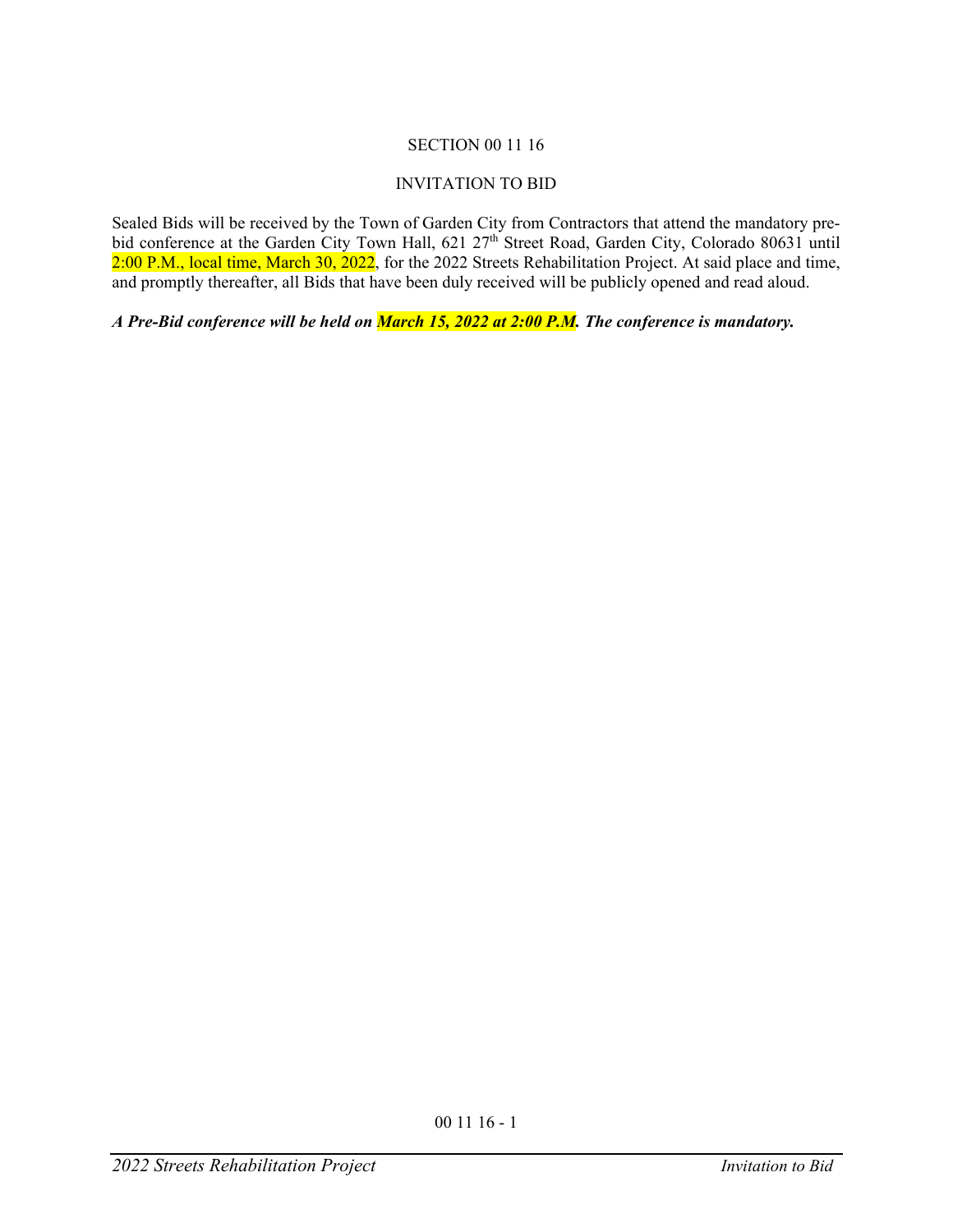The work to be performed for the 2022 Streets Rehabilitation Project generally consists of:

| Item<br><b>Number</b> | <b>Description</b>                         | <b>Description</b>                                                                                                                                                                                                   | Quantity       | Unit       | <b>Unit Price</b> | <b>Total Price</b> |
|-----------------------|--------------------------------------------|----------------------------------------------------------------------------------------------------------------------------------------------------------------------------------------------------------------------|----------------|------------|-------------------|--------------------|
| 1.                    | <b>Project Mobilization/Demobilization</b> |                                                                                                                                                                                                                      |                | LS         |                   |                    |
| $\overline{2}$        | <b>Traffic Control</b>                     |                                                                                                                                                                                                                      | 1              | LS         |                   |                    |
| 3                     | <b>Erosion Control</b>                     |                                                                                                                                                                                                                      | 1              | LS         |                   |                    |
| 4                     | Vacuum Truck / Probe Potholing             |                                                                                                                                                                                                                      | 1              | LS         |                   |                    |
| 5                     | <b>Construction Staking</b>                |                                                                                                                                                                                                                      | 1              | <b>LS</b>  |                   |                    |
| 6                     | 7th Ave - From 26th St to 27th St          | 2" Grade SX PG64-22 (75) Hot Mix Asphalt                                                                                                                                                                             | 175            | <b>TON</b> |                   |                    |
| 7                     |                                            | 3" Grade S PG64-22 (75) Hot Mix Asphalt                                                                                                                                                                              | 262            | <b>TON</b> |                   |                    |
| 8                     |                                            | Perform Full Depth Reclamation Including Milling<br>and Mixing Existing Asphalt into Existing<br>Roadbase to a Depth of 18", Compacting and<br>Trimming to New Asphalt Subgrade, and Hauling<br>off Excess Material. | 1.473          | SY         |                   |                    |
| o                     |                                            | Remove and Replace Concrete Gutter and<br>Crosspan                                                                                                                                                                   | 87             | SY         |                   |                    |
| 10                    | 27 St - From US 85 to 8th Ave              | 3" Overlay Grade SX PG64-22 (75) Hot Mix<br>Asphalt                                                                                                                                                                  | 447            | <b>TON</b> |                   |                    |
| 11                    |                                            | Mill 2.75" of Existing Asphalt                                                                                                                                                                                       | 192            | CY         |                   |                    |
| 12                    |                                            | Remove and Replace Concrete Gutter                                                                                                                                                                                   | 83             | SY         |                   |                    |
| 13                    | 28th St - From 9th Ave to 8th Ave          | 2.5" Grade SX PG64-22 (75) Hot Mix Asphalt                                                                                                                                                                           | 247            | <b>TON</b> |                   |                    |
| 14                    |                                            | 3" Grade S PG64-22 (75) Hot Mix Asphalt                                                                                                                                                                              | 296            | <b>TON</b> |                   |                    |
| 15                    |                                            | Perform Full Depth Reclamation Including Milling<br>and Mixing Existing Asphalt into Existing<br>Roadbase to a Depth of 18", Compacting and<br>Trimming to New Asphalt Subgrade, and Hauling<br>off Excess Material. | 1.665          | SY         |                   |                    |
| 16                    |                                            | Remove Apshalt and Replace with New 4"<br>Concrete Pan                                                                                                                                                               | 167            | SY         |                   |                    |
| 17                    |                                            | Remove and Replace Concrete Gutter and<br><b>Around Storm Drains</b>                                                                                                                                                 | 51             | SY         |                   |                    |
| 18                    | 28th St - East of 8th Ave                  | 2.5" Grade SX PG64-22 (75) Hot Mix Asphalt                                                                                                                                                                           | 187            | <b>TON</b> |                   |                    |
| 19                    |                                            | 3" Grade S PG64-22 (75) Hot Mix Asphalt                                                                                                                                                                              | 224            | <b>TON</b> |                   |                    |
| 20                    |                                            | Perform Full Depth Reclamation Including Milling<br>and Mixing Existing Asphalt into Existing<br>Roadbase to a Depth of 18", Compacting and<br>Trimming to New Asphalt Subgrade, and Hauling<br>off Excess Material. | 1.263          | SY         |                   |                    |
| 21                    |                                            | Remove and Replace Concrete Gutter and<br>Crosspan                                                                                                                                                                   | $\overline{2}$ | SY         |                   |                    |
|                       | <b>Base Bid Total</b>                      |                                                                                                                                                                                                                      |                |            |                   |                    |

#### 2022 REPAIR AREAS BASE BID